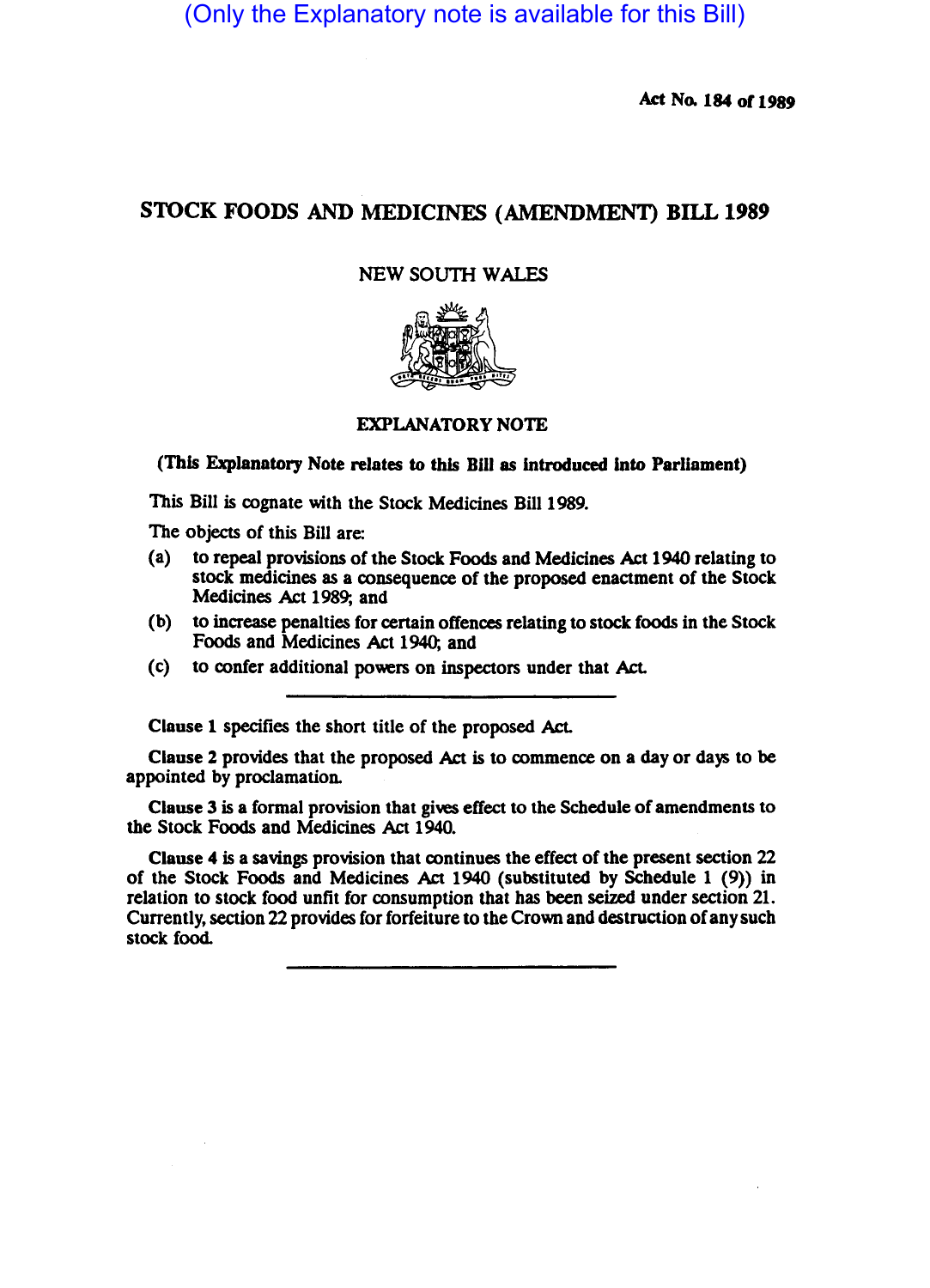### SCHEDULE 1· AMENDMENTS

#### Powers of inspectors

Schedule 1 (8) repeals paragraphs (e) and (el) of section 21 (1) of the Stock FoOds and Medicines Act 1940 which respectively provide for the seizure by inspectors of stock foods and stock medicines unfit for use. Instead, the proposed section 21 (1) (e) will provide for seizure of any stock food or rontainer of a stock food that an inspector reasonably believes to have been involved in an offence against the Act

### Forfeiture of seized stock food

Schedule 1 (9) substitutes section 22 (retention and disposal of seized property). The proposed section 22 provides for the retention and disposal of property seized by an inspector under proposed section 21 (1) (e). During the 6 month period after seizure, the property concerned may be retained or returned to the person from whom it was seized. At the end of the 6 month period, the property must be returned to its apparent owner unless it has been forfeited to the Crown or an application for its forfeiture has been advertised.

#### **Offences**

Schedule 1  $(4)$ ,  $(10)$ ,  $(12)$ ,  $(13)$ ,  $(14)$  and  $(15)$  increase the penalties for certain offences under the Act from \$1,000 as follows:

- selling a stock food rontaining an excess of foreign ingredients or a manufactured stock food that is not registered (section 11): 200 penalty units  $(S20,000)$  or 400 penalty units  $(S40,000)$  for a corporation;
- tampering with samples of stock food taken for analysis (section 23): 200 penalty units or 400 penalty units for a corporation;
- obstructing inspectors under the Act (section 28): SO penalty units (S5,000);
- interference with official marks or seals attached by inspectors (section 29): SO penalty units;
- retaking of stock foods seized by inspectors (section 30): 200 penalty units or 400 penalty units for a corporation;
- offences against the Act or regulations made under it, if no other penalty is expressly provided (section 31): SO penalty units.

Schedule 1 (16) amends section 32 so as to enable proceedings for an offence against the Act to be commenced within 12 months of the alleged commission of the offence (presently, proceedings must be rommenced within 6 months).

#### Repeal of provisions relating to stock medicines

Schedule 1 (5) repeals Part 3 (relating to stock medicines) as a consequence of the proposed enactment of the Stock Medicines Act 1989.

Schedule 1 (2) amends the short title so as to reflect the repeal of all the provisions relating to stock medicines. The new short title is Stock Foods Act 1940. Other amendments consequential on the proposed repeal of Part 3 are made by Schedule 1 (1), (3), (7), (11), (17) and (18).